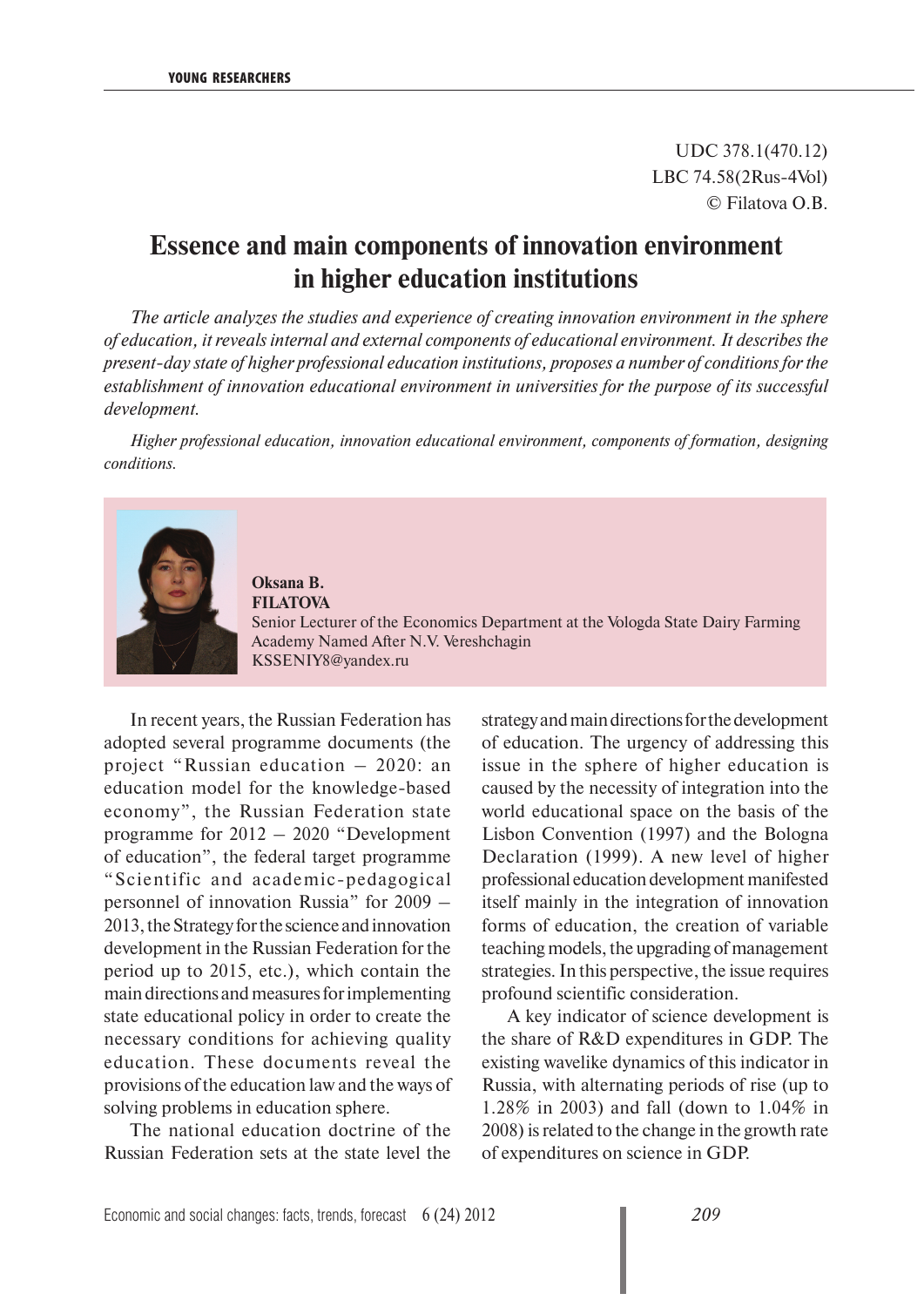Thus, the volume of expenditures on civil science from the federal budget reached 219.1 billion rubles in 2009, having increased 3.7-fold (in comparable prices) in 2000 – 2009. Russia matches France and Italy and outruns the United Kingdom and Canada according to the amount of the state budget expenses for civil science (calculated according to the purchasing power parity of national currencies) in comparison with other G8 countries. The leaders are the United States (80.4 billion dollars), Japan (29.8 billion dollars) and Germany (23 billion dollars).

For 2000 – 2009 the relative indicators have been growing: the share of allocations on civil science from the federal budget in GDP has increased from 0.23 to 0.56%, and in the federal budget expenditures – from 1.66 to 2.27%. In accordance with the Federal Law "On the federal budget for  $2010 - 2012$ ", the value of the latter indicator reached 2.34% in 2010. Russia was inferior only to the USA by the value of this indicator among the G8 countries (2.79% in 2008).

The volume of funds, allocated for R&D by the business sector, has increased 1.5-fold for 2000 – 2009, but still it is not enough to ensure the competitiveness of Russia's economy. The share of business in the internal R&D funding decreased from 32.9% in 2000 to 26.6% in 2009. The comparison of the structure of domestic expenditures on R&D by the funding sources shows that, on average, the contribution of business in 2008 amounted to 64.6% in OECD countries, in the EU countries it was 27 – 54.7%, and in some countries it was even higher – from 67% in the United States up to 72 – 78% in China, Korea and Japan. State funding of R&D prevail in Russia and India (66.5% and 66%, respectively), Brazil (52.9%); its share is also significant in Italy (44.3%) and France (39.4%). Meanwhile, the role of human capital in the country's economic development remains rather insufficient, despite its constant growth.

For example, according to the human development index (HDI), which is an integral indicator, determining the level of the country's development, Russia ranks 66 (with the value of 0.755) among 187 countries (between Libya and Grenada) as of 9 January 2012. Thus, it can be assumed that more attention should be paid to such properties in the structure of human capital, which comply with the requirements of modern production, and it should be facilitated by a more efficient education system at all levels.

The dynamic changes are taking place in the sphere of Russian education: the emergence of innovation educational institutions, training in new specialities. For example, the number of higher educational institutions doing research (506, or 14.3% of the total number of R&D organizations), for a decade has grown by more than a quarter, which indicates the positive changes in the development of university science. The increase in in the number of experimental plants after a long-term decline should be also pointed out as a positive trend: in 2009 versus 2000, the growth amounted to 73%, and in comparison with 1995, their number has increased 2.5-fold.

However, the outdated sectoral employment pattern leads to a mismatch between the structure of personnel training and the requirements of the economy. Specialists' salaries don't depend on their education level, which forces them to take up jobs that do not require professional education.

The volume of financing allocated from the federal budget to scientific research in the universities in the form of funds for the maintenance of subordinate institutions is determined on the basis of the regular number of researchers in the higher education sphere.

The information and scientific communication between Russia and other countries is underdeveloped, and the links between the investors and innovation infrastructures are weak. So, one can observe the predominance of the public sector in the structure of R&D organizations in Russia in 2010 *(fig. 1)*.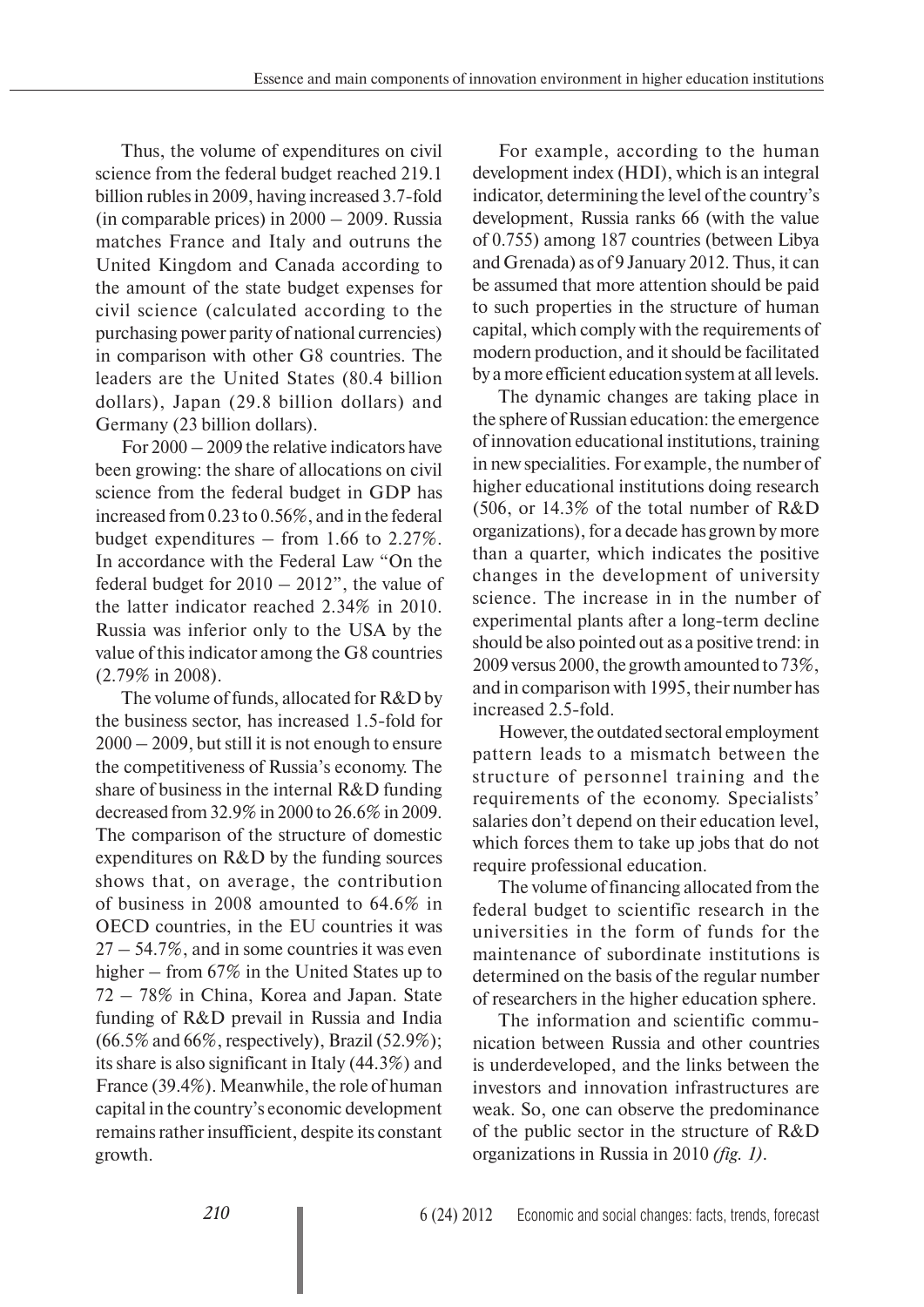

In most countries, R&D is an integral component of the activities in universities, along with education. In OECD countries about 16.8% of the research and development expenditures are directed to the higher education sector, in 27 EU member-states – 23.1%. Selection of the priority directions of scientific-technological development reflects the best international practice of the state support of science.

For instance, in the EU such activities are related to the implementation of the Seventh Framework Programme, which aims at stimulating economic growth and enhancig the competitiveness of European economies through active investments in knowledge, innovation and human capital. Programme intended for  $2007 - 2013$  has a budget of 53.2 billion euros, more than half of which (60.9%) is allocated for the support of joint projects implemented by the EU member states and associate members, in 10 major science and technology spheres, largely coinciding with Russia's priorities. Over two-thirds of the funds (70.4%), allocated for support of priority directions, cover four spheres: information and communication technologies; medicine; transport and aeronautics; nano-sciences, nanotechnologies, materials and advanced production technologies.

Russia is lagging behind the world leaders in the marketing of science and innovations; the advanced access to the global scientific information is not available to Russian scientists. The opportunities for carrying out the abroad evaluation of ideas and proposals of Russian scientists are limited, as well as their access to the world's leading scientific editions.

"Russian scientific products started to loose their authority in the global space in the 1980s, the situation was aggravated in the 1990s, and this process has been continuing in the last decade. Russia ranked 9 according to the number of publications in the world's leading scientific journals in the first half of the 2000s, however, in the second half of the decade it ranked only 14. As for the number of citations, Russia, ranking 17 in the beginning of the decade, left the top 20 in its end. The weak dynamics of the publishing activities of Russian scientists at the background of high growth rates observed in other countries, allows assuming, that in the coming years this negative trend might strengthen".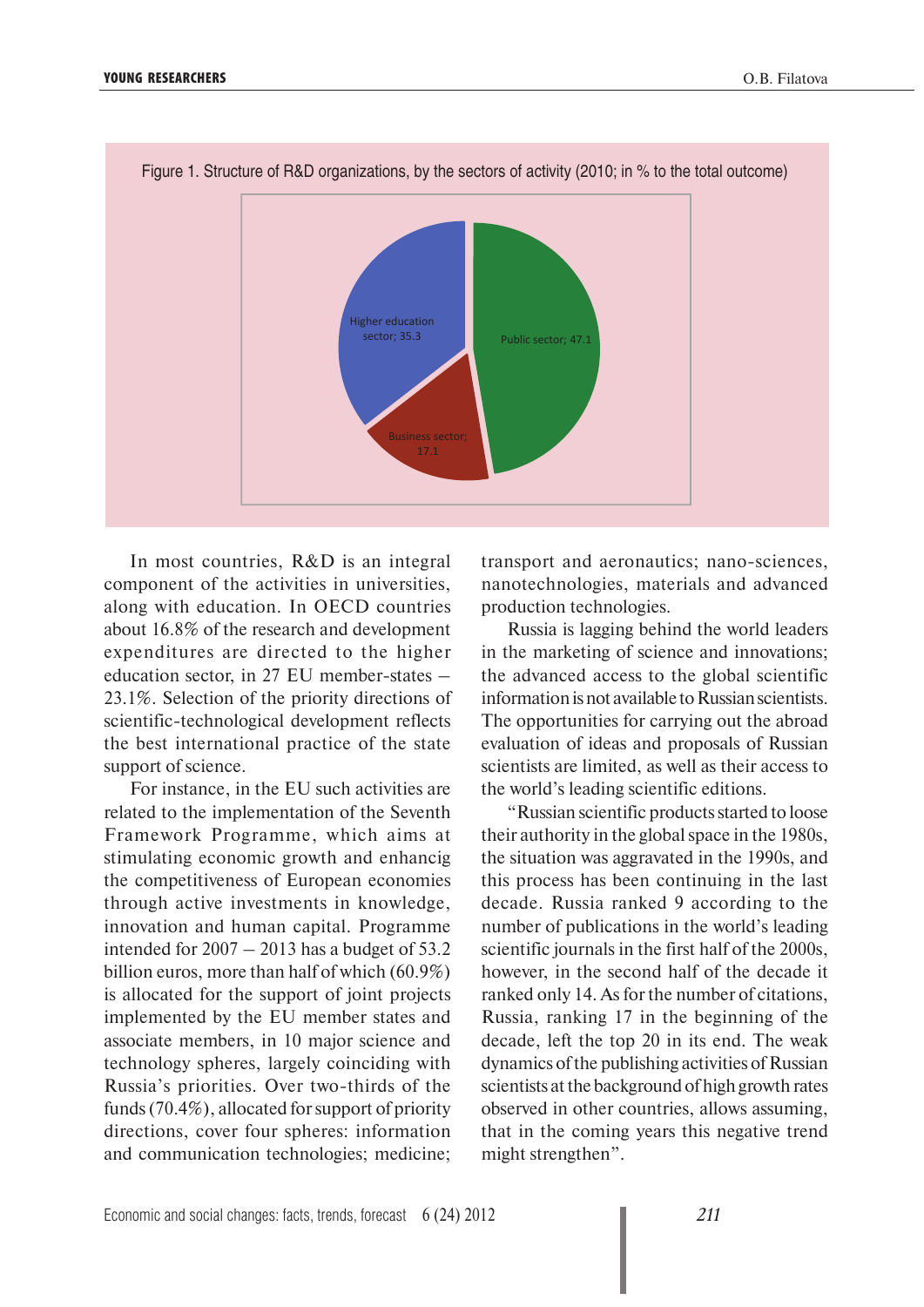In our opinion, the present situation, characterized by production intensification, the increase in the amount of information, lead to the necessity of enhancing the person's cognitive activity in information technology sphere, self-education, design skills, contributing to the demand in the labour market.

At the same time, Russian society and business persistently direct the educational process toward a specific economically beneficial result. However, the appropriate professional training, especially in the sphere of engineering and technology, is not provided due to the inconsistency between the materialtechnical and educational-production base of the higher professional educational institutions and the requirements of modern production.

Thus, the employer has objective requirements to the quality of specialists' training and the proper conditions for this training are not created. Another point is clear: the situation can be changed radically, if the qualitative development of the professional higher education system is ensured, while providing a steady, purposeful change of educational environment components for achieving a high level of professional training of universities' graduates.

Various aspects of efficient organization of educational process on the innovation basis in general have been studied and analyzed by a number of researchers. In particular, the development of the environmental approach to education, actualization of the concept "educational environment" is studied in the works of V.N. Abrosimov, T.V. Anikayeva, I.A. Bayeva, G.Y. Belyaev, L.A. Bodenko, I.V. Krupina, L.N. Kulikova, V.V. Rubtsov, L.I. Tuktayeva, I.M. Ulanovskaya, V.A. Yasvin, etc.

The authors give different assessments of the essence of innovation educational environment; the opinions vary concerning the assessment of its characteristics, structure, and formation conditions.

There are no special studies on the formation of innovation educational environment in higher professio-nal education institutions. The works on these subject focus mainly on theoretical problems, without revealing the specific ways and con-tent of innovation educational environment formation process.

In our opinion, the conditions for the efficient designing of educational environment and its components in the higher professional education institutions remain under-developed. The external and internal components of creating educational environment are not always clearly defined.

The external components of educational environment include:

 $\checkmark$  innovation educational environment as part of the socio-cultural, professional and educational environment;

 $\checkmark$  a set of educational and professional institutions and their respective management bodies, in cooperation with educational, scientific-industrial, professional (labour) and other associations and organizations, focused on innovation goals of advanced education;

 $\checkmark$  provision of the structural-functional model of forming innovation educational environment with regard to the individual needs of a university;

 $\checkmark$  factors, which have an indirect impact on the environment (economic situation, expectations from the received education, family composition, pre-university training, the availability of education loans, skills, etc.).

The external components of educational environment include the introduction of the Bologna process, because the very system of education in Russia has to be changed so that the country could enter the world educational space.

It is necessary to reconsider the educational process management (concerning the creation of mechanisms for the external evaluation of the quality of education with the purpose of its further recognition by foreign partners)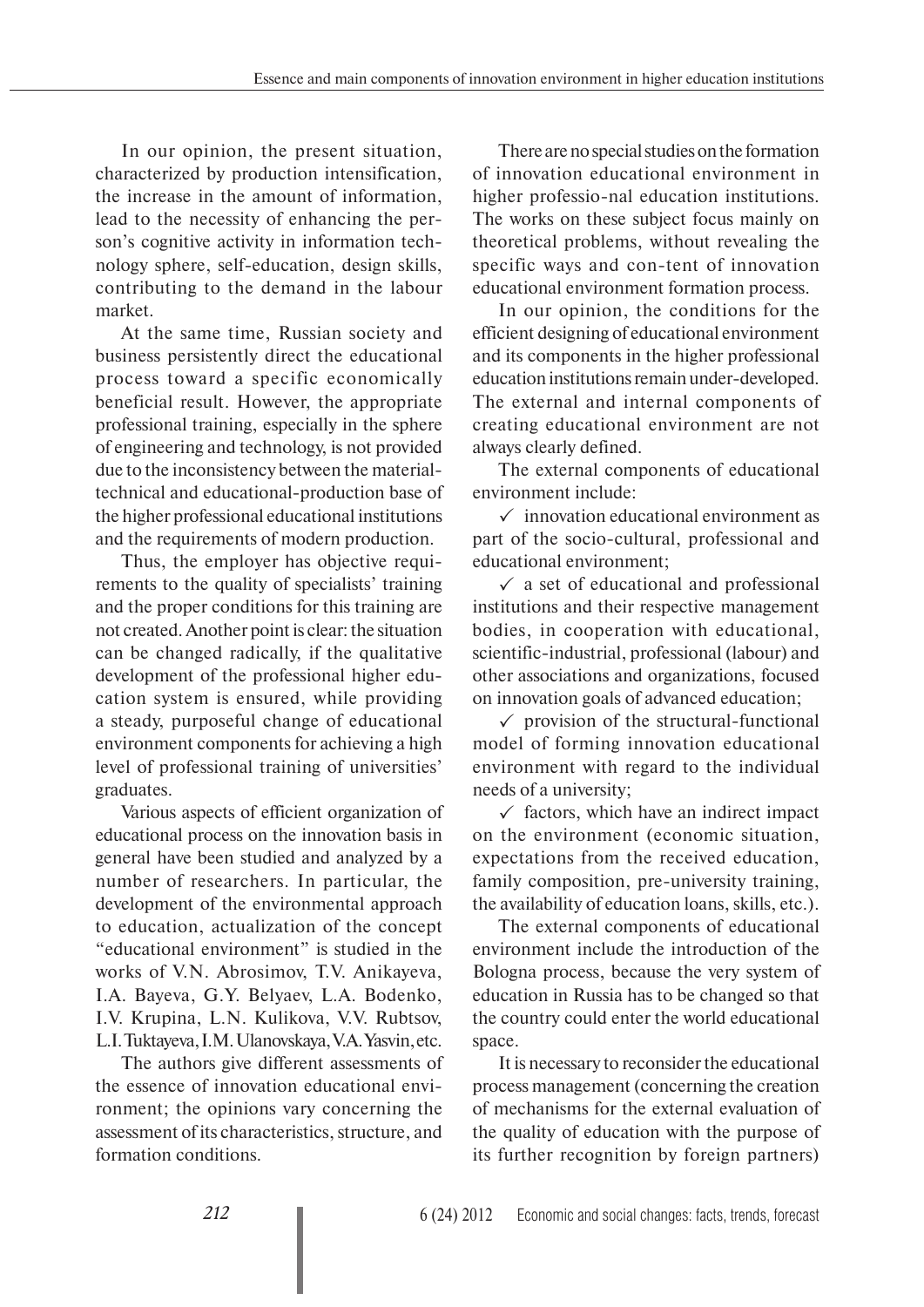and its organization (change in the trajectory of students' education, introduction of the European academic grading system, curriculum review), relations between educational institutions and the world.

The development of the Bologna Declaration principles in universities is stipulated by the external environment (directives by the Ministry of Education and Science, and the desire of educational institutions to become full-fledged participants in the European educational space), which requires the implementation of a set of innovations in its internal environment.

The implementation of the Bologna Process is itself an innovation, because it brings a number of advanced changes; besides, it is of practical importance and it results in creation of a global educational space.

It should be noted that the development of the Bologna process in Russia's education sphere will reveal the measures, the implementation of which will be necessary for the acknowledgement of Russian education in other countries.

The "international mobility" in education has long become a common practice in the world. Over 570 thousand foreign students study in the United States, over 300 thousand – in Great Britain, about 150 thousand – in Australia. By 2020, according to the forecast of the British Council, the Association of Universities UK and IDP Australia, about 6 million people will have been studying in higher educational institutions outside their homelands. Thus, in the nearest  $10 - 15$  years, the number of students studying abroad should increase 3-fold.

Nowadays, a higher education institution provides an opportunity to study several specialties together. Each year there is an increase in the number of departments that practice a multidisciplinary approach ensuring a versatile training of students. Upon the completion of such training, qualified specialists can find a job in the most promising sectors of economy.

Demographic issues have a significant impact on the establishment of educational environment and its components in higher professional education institutions. For example, the statistics for the Vologda Oblast indicate the decline in the number of students for the period of 2007/2008 to 2011/2012 academic years by 11,649 people.

A similar trend has been maintained in the country in general. The number of 18-year-old people is declining, and, accordingly, the system of education should change, adapting to the new demographic conditions. According to statistics, the number of academic teaching staff possessing an academic degree in the Vologda Oblast, in academic years from 2007/2008 to 2011/2012 has decreased: Doctors of Sciences – by 27%, Ph.D – by  $80\%$ . This can't but influence the quality of education. Science has become unattractive for young people. So, for example, indicators of graduate schools performance in the Vologda Oblast show that in 2007 – 2011 the number of post-graduate students that defensed their theses was about 4.5 times less than the number of those enrolled *(fig. 2)*.

However the actual requirements of the economy for highly qualified scientific personnel in the conditions of its modernization remain poorly investigated (today, as well as in the future). *The table* shows the development ranking of post-graduate studies: technical sciences (273 pers.), economics (120), pedagogics (67) philology (45), philosophy (38), agriculture (26 pers.), etc. Thus, it can be concluded that due to the absence of material base for costly scientific research, such sciences as geography (-), veterinary science (-), chemistry (2), biology (9) and other have become unattractive.

Innovation development of an educational process as a sustainable system consists in subjecting all the components of this process to the common goals, or to recreate the missing components.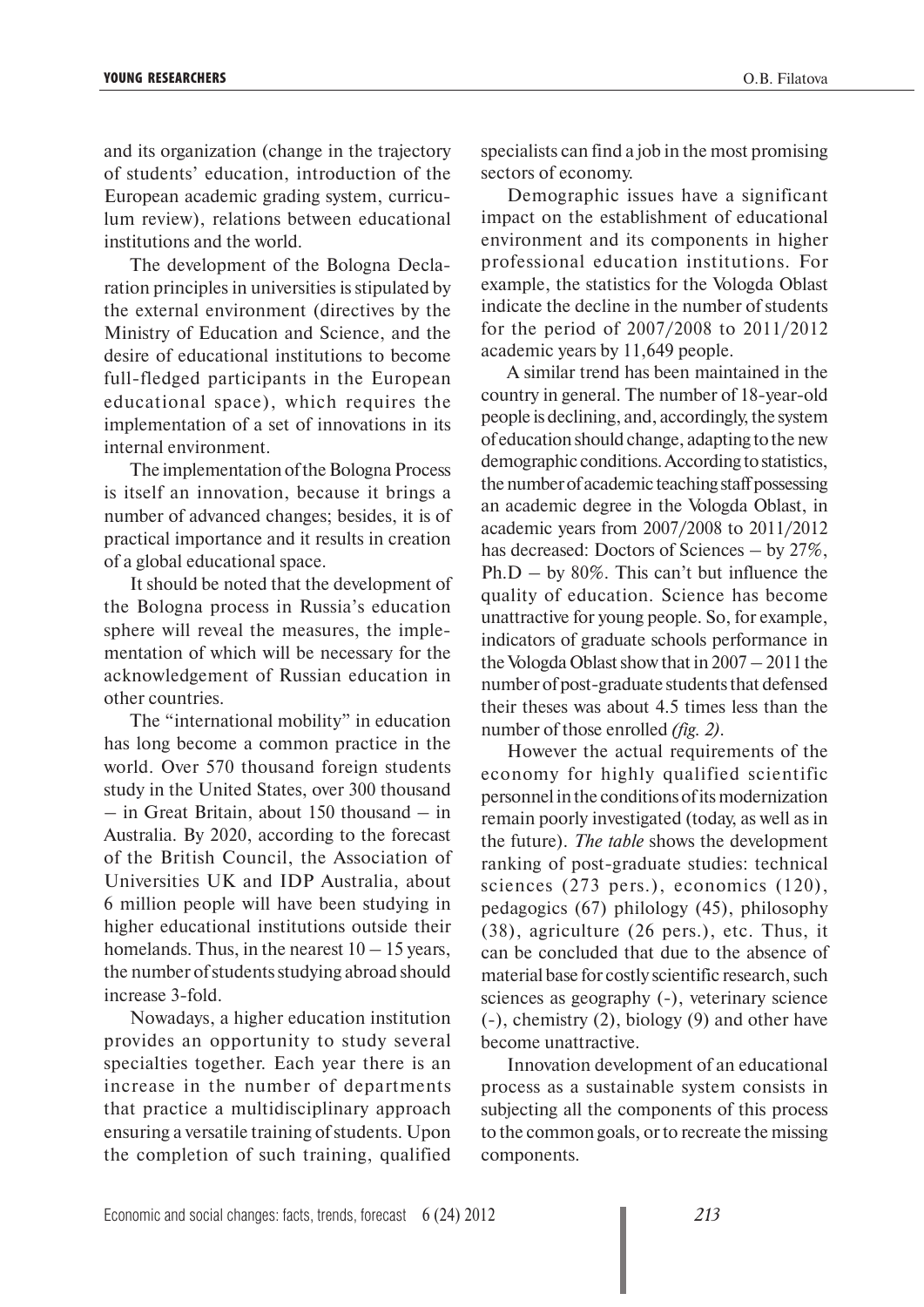

Figure 2. Dynamics of main indicators of postgraduate schools performance

| Number of postgraduate students according to the spheres of science |  |
|---------------------------------------------------------------------|--|
| in the Vologda Oblast (at the end of the year, persons)             |  |

| Sciences                | 2007                     | 2008                     | 2009           | 2010                         | 2011           |
|-------------------------|--------------------------|--------------------------|----------------|------------------------------|----------------|
| Total                   | 727                      | 756                      | 795            | 735                          | 684            |
| by the branches:        |                          |                          |                |                              |                |
| physics and mathematics | 22                       | 24                       | 23             | 24                           | 19             |
| chemistry               | 2                        | 4                        | 4              | 1                            | $\overline{2}$ |
| biology                 | 14                       | 12                       | 10             | 9                            | 9              |
| engineering             | 261                      | 268                      | 273            | 254                          | 273            |
| agticulture             | 21                       | 22                       | 21             | 24                           | 26             |
| history                 | 23                       | 26                       | 34             | 31                           | 27             |
| economics               | 116                      | 118                      | 142            | 143                          | 120            |
| philosophy              | 30                       | 37                       | 43             | 41                           | 38             |
| philology               | 71                       | 74                       | 79             | 71                           | 45             |
| geography               | $\overline{\phantom{a}}$ | $\overline{\phantom{m}}$ | $\overline{a}$ | $\overline{\phantom{0}}$     | ٠              |
| pedagogics              | 93                       | 90                       | 86             | 70                           | 67             |
| veterinary              | 3                        | 4                        | 6              | $\qquad \qquad \blacksquare$ | $\overline{a}$ |
| study of art            | 13                       | 13                       | 13             | 11                           | 8              |
| psychology              | 26                       | 32                       | 28             | 30                           | 26             |
| law                     | 29                       | 29                       | 30             | 25                           | 23             |
| other                   | 3                        | 3                        | 3              |                              | 1              |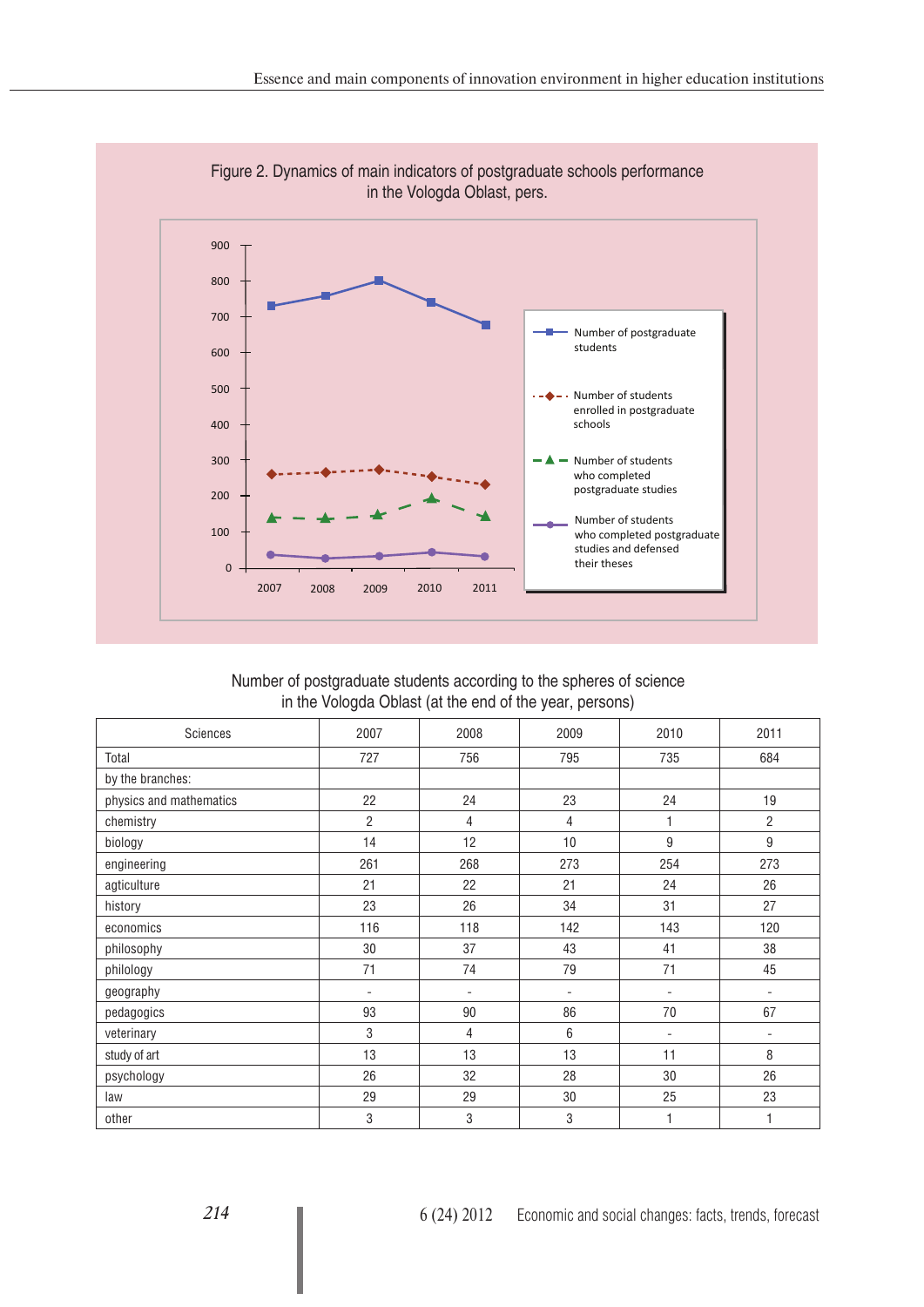Innovations in universities include the changes in the purposes, conditions, content, means, methods and forms of organizing educational and management processes; these changes are characterized by novelty, they possess the potential for increasing the efficiency of the system in general or any of its components in particular; they can produce a long-term beneficial effect, which justifies the efforts and resources used for introducing innovations, coordinated with other ongoing innovations.

Methods of forming an innovation educational environment include first of all creativity, inner motivation and stimulation.

Innovation development of an internal as well as external environment of educational institutions is the most important condition for the efficient performance of higher education institutions. Thus, there is a close interaction and interdependence between the external and internal components of the innovation environment that form a system. The present education sphere is facing the tasks of development under a new mode, as well as the tasks of enhancing the quality of this process and searching for an efficient self-development path.

Our analysis shows that the internal components of innovation educational environment of universities include:

• academic teaching staff, cultural and recreational resources, legal, programmemethodological, marketing support;

organizational structures, such as standardization services, monitoring services, centres for development of graduates' skills, centres for information technologies, etc.;

 $\bullet$  intellectual (attraction of top specialists from the basic enterprises for teaching special subjects, participating in the state final examination, working with creative teams on the principle "professional employee of an enterprise – university professor – student", etc.);

 $\bullet$  financial and economic support; social support of students; a network of experimentalproduction sites with modern industrial and te chnological equipment providing opportunities for students to model actual production processes; simulation equipment, equipment with remote access to management; training complexes, etc.);

information networks, Internet, network electronic libraries, multimedia tools, the licensed system and applied software (operating systems, office and graphics packages, software development systems, databases management systems, systems of project and CASE modeling, automated engineering systems, security systems).

At present, the head and the staff of an educational establishment should have motivations and incentives to improve an educational process. It is necessary to form a new vision of goals and objectives of students' training, as well as the ways of achieving these goals and forms of education and management work.

An innovation approach to the formation of internal environment of a university enhances the capacity of teaching staff, improves the quality of educational process.

The university education which produces graduates complying with the modern requirements is possible if an innovation internal educational environment is established, which provides an educational process with the following features:

**•** formation of knowledge, skills and abilities in the field of software engineering;

**•** involvement of a greater range of students in the development and upgrading of electronic educational resources in their subject area;

**•** actual innovation and investmentattractive results of the students' activity on production and moral levels;

• formation of instrumental, interpersonal, systemic and specific competences.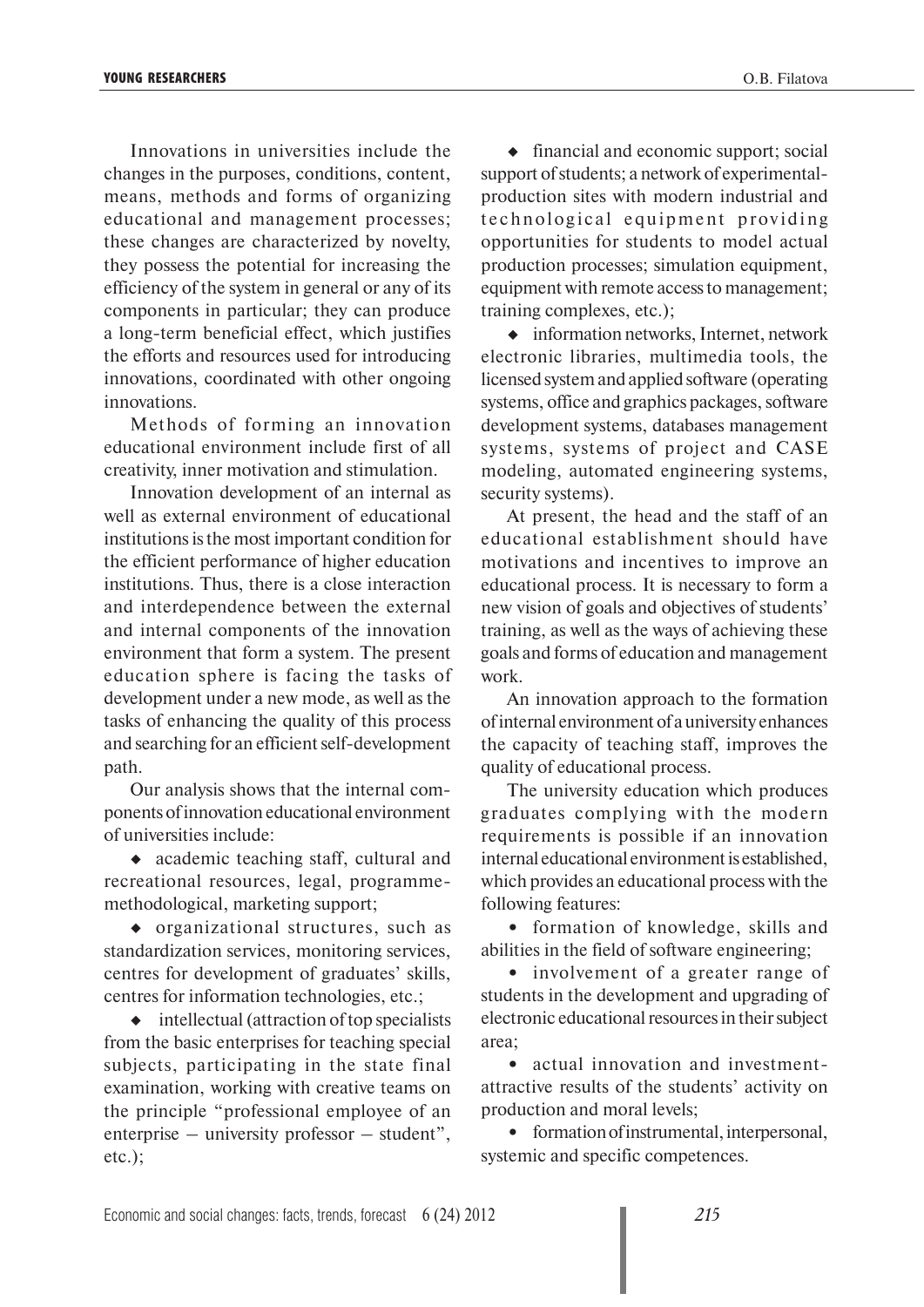Innovation educational environment changes the contents of education, enhances the traditional forms and stimulates the development of the new forms of teachers and students' activity, and, simultaneously, the environment itself has been developing due to the internal processes, involving both teachers and students. The formation of an innovation educational environment should result in a purposeful, regular change of its composition and structure, which corresponds to the requirements of information society.

Designing the changes in educational environment requires the development of a clear pattern of innovation transformations, defining the object, subject, goals, objectives and hypotheses. It is also important to determine the terms and stages of the experiment's implementation, the criteria for evaluating the expected results. This link allows for predicting the possible positive as well as undesirable consequences that could be originally foreseen.

The conducted theoretical analysis of the research and the studies of the experience of creating an innovation environment in education sphere allow us to point out the following:

– requirements of society concerning the quality of specialists training are becoming more strict;

– academic-teaching staff, administration and management staff of education institutions recognizes the need for modernization of educational process based on the creation of innovation educational environment and implementation of innovation projects;

– the state and society acknowledge an important role of specialists in the personnel potential of the country;

– there is a contradiction in the training system, the list of specialties, the content, form and methods of training, and evaluation of the quality of specialists' training;

– state of the material-technical and educational-production base, scientific support of education does not meet the modern state and prospects of social and economic development, which causes the aggravation of internal problems in educational system;

– lack of inflow of young teaching staff hampers the achievement of goals, especially in science-intensive and high-tech spheres;

– material base of professional educational institutions doesn't meet the requirements of modern high-tech production, information infrastructure, advanced information technologies are developed poorly;

– system of professional education is not oriented towards the consumers' demands, it trains specialists according to its own interests, which is incompatible with the new needs of the economy.

These contradictions determine the necessity of the development of conditions for the successful formation of innovation educational environment in universities. Such conditions may include, firstly, the clarification of the essence and structure of innovation educational environment and the process of its formation.

Secondly, they include the formation of innovation educational environment in universities, taking into account the technical profile, organized as a single process of development and implementation of a set of interrelated, consistently carried out target innovation projects in the framework of a single programme that unites the target, organizational-managerial and resultassessing components, which, according to "the theory of the product life cycle", (in this case, the project) provides the whole cycle from identifying the problem to evaluating the results. At that, the completion of one successful project is the beginning of implementation of the next, i.e. the sustainable development of the innovation environment in a university is ensured.